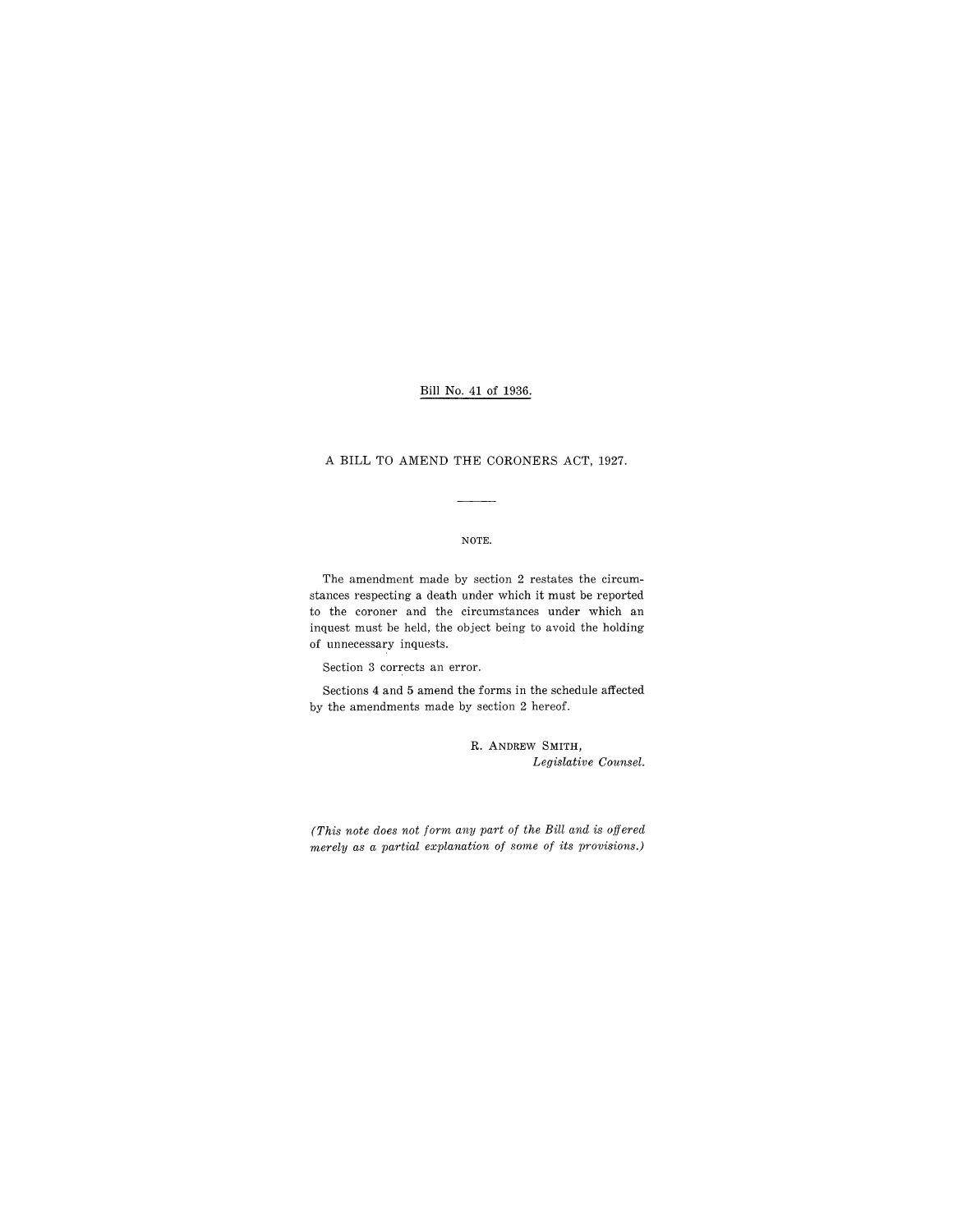# **BILL**

#### No. 41 of 1936.

#### An Act to amend The Coroners Act, 1927.

#### *(Assented to* , 1936.)

**H**IS MAJESTY, by and with the advice and consent of the Legislative Assembly of the Province of Alberta, enacts as follows:

**1.** This Act may be cited as *"The Coroners Act, 1927, Amendment Act, 1936."* 

*2. The Coroners Act,* 1927, being chapter 32 of the Statutes of Alberta, 1927, is hereby amended as to section 4 thereof,—<br>(a) by striking out subsection (1) thereof and by sub-

(a) by striking out subsection (1) thereof and by sub-stituting therefor the following: "(1) Where upon the death of any person any

medical practitioner, any undertaker, any em-<br>balmer, any inmate of the house in which the<br>deceased resided immediately before his death, and<br>any peace officer has reason to suspect or believe that such person died either,—

- "(a) an unnatural death; or
- $``(b)$  a sudden death of which the cause is un- $\frac{1}{100}$  known; or<br>"(c) as a result of violence: or
- 
- $\cdot \cdot \cdot (d)$  as the result of any wrongful act or omission on the part of any other person; or
- $" (e)$  in such place or under such circumstances that the holding of an investigation is necessary pursuant to the provisions of any statute sary pursuant to the provisions of any statute<br>of the Province,—

"he shall immediately notify the Coroner having jurisdiction in the place where the body of the deceased person is, of the facts and circumstances relating to the death.";

- 
- (b) by striking out subsection (2) thereof;<br>(c) by striking out the words "as the result of violence or misadventure or by unfair means in custody or from any cause other than disease, or as a result of negligence or misconduct or malpractice on the part of others, or under such circumstances as require investigation, he shall issue his warrant to take possession of the body, and shall view the body", where the same occur in subsection (3) thereof, and by substituting therefor the words "either,-<br> $\binom{a}{a}$  an unnatural death;
	-
	- $\binom{6}{b}$  an unnatural death; or<br> $\binom{6}{b}$  a sudden death of which the cause is unknown; or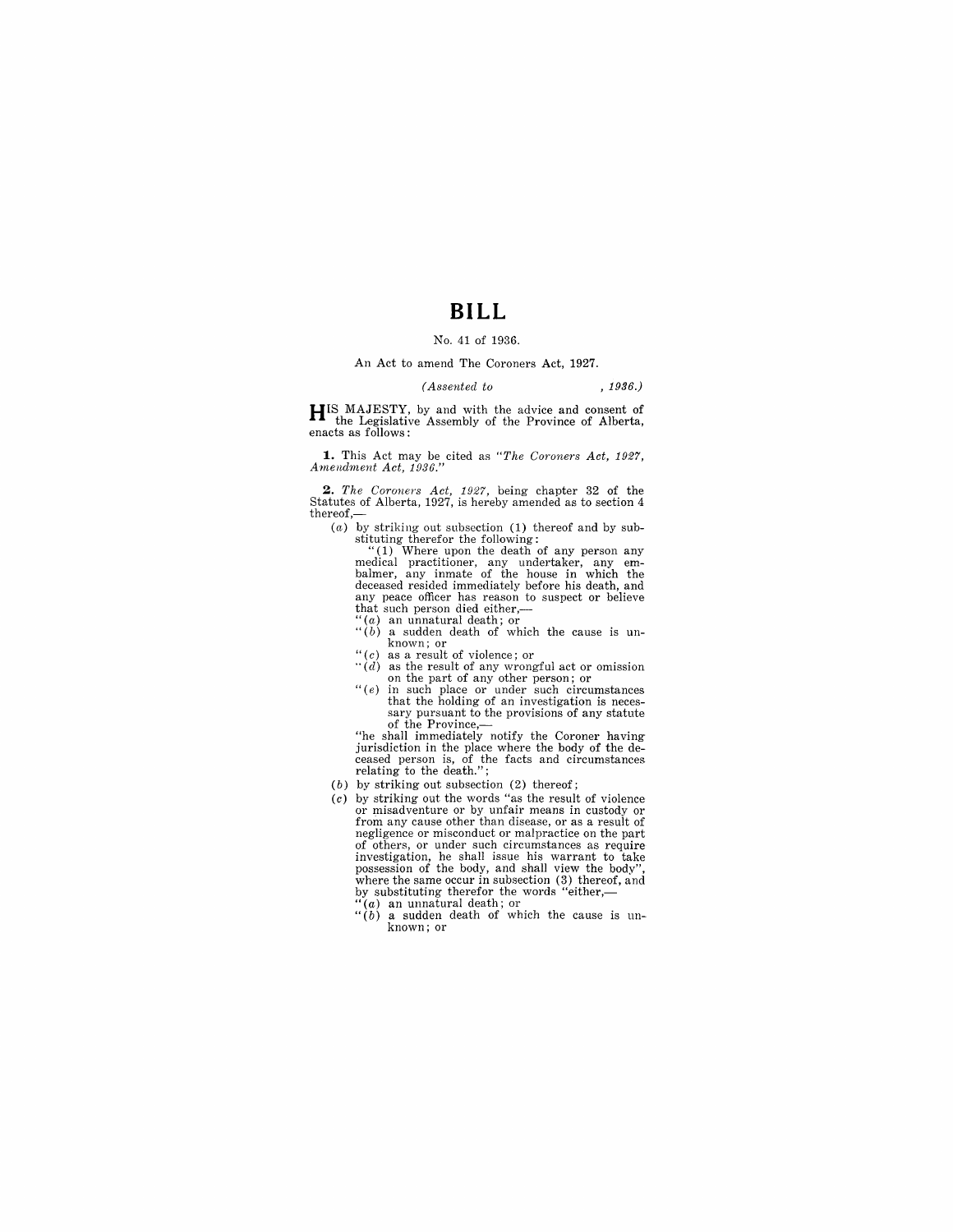- 
- 
- $\binom{u}{d}$  as a result of violence; or<br>  $\binom{u}{d}$  as the result of any wrongful act or omission<br>
on the part of any other person;<br>  $\binom{u}{e}$  in such place or under such circumstances<br>
that the holding of an investigatio of the Province;

"he shall issue his warrant to take possession of the body in Form A";

- $(d)$  by striking out the words "by unfair means, or as by striking out the words of negligence or misconduct or malpractice on the part of others, or through violence or misadventure, under circumstances requiring investigation by a Coroner's inquest'', where the same occur in subsection (4) thereof and by substituting therefor the words "as the result of any wrongful act or omission on the p holding of an investigation is necessary pursuant to the provisions of any statute of the Province"; and
- (e) by striking out the word "mother", where the same occurs in subsection (5) thereof, and by substituting therefor the words "mother, husband or wife".

**3.** The said Act is further amended as to section 14 thereof by striking out the words "the affidavit in Form  $A$ ", where the same occur therein, and by substituting therefor the words "the warrant in Form  $A$ ".

**4.** The said Act is further amended as to Form A in the schedule thereto by striking out the words "as a result of violence or misadventure or by unfair means or from some cause other than disease, or as a result of negligence or misconduct or malpractice on the part of others, or under such circumstances as require investigation", where the same occur therein, and by substituting therefor the follow-<br>ing: "either, ing: "either,—<br>"(*a*) an unnatural death; or

- 
- 
- " (b) a sudden death of which the cause is unknown; or " (c) as a result of violence; or *"(d)* as the result of any wrongful act or omission on the part of any other person; or
- $\mathcal{L}(e)$  in such place or under such circumstances that the holding of an investigation is necessary pursuant to the provisions of any statute of the Province".

5. The said Act is further amended as to Form B in the schedule thereto,— $(a)$  by striking out the words "as a result of violence

by surfaint and as a result of rom some<br>cause other than disease, or as a result of negligence<br>cause other than disease, or as a result of negligence<br>or misconduct or malpractice on the part of others,<br>or under such circum tion", where the same occur in paragraph 1 thereof, and by substituting therefor the following: "either,-

 $\overline{2}$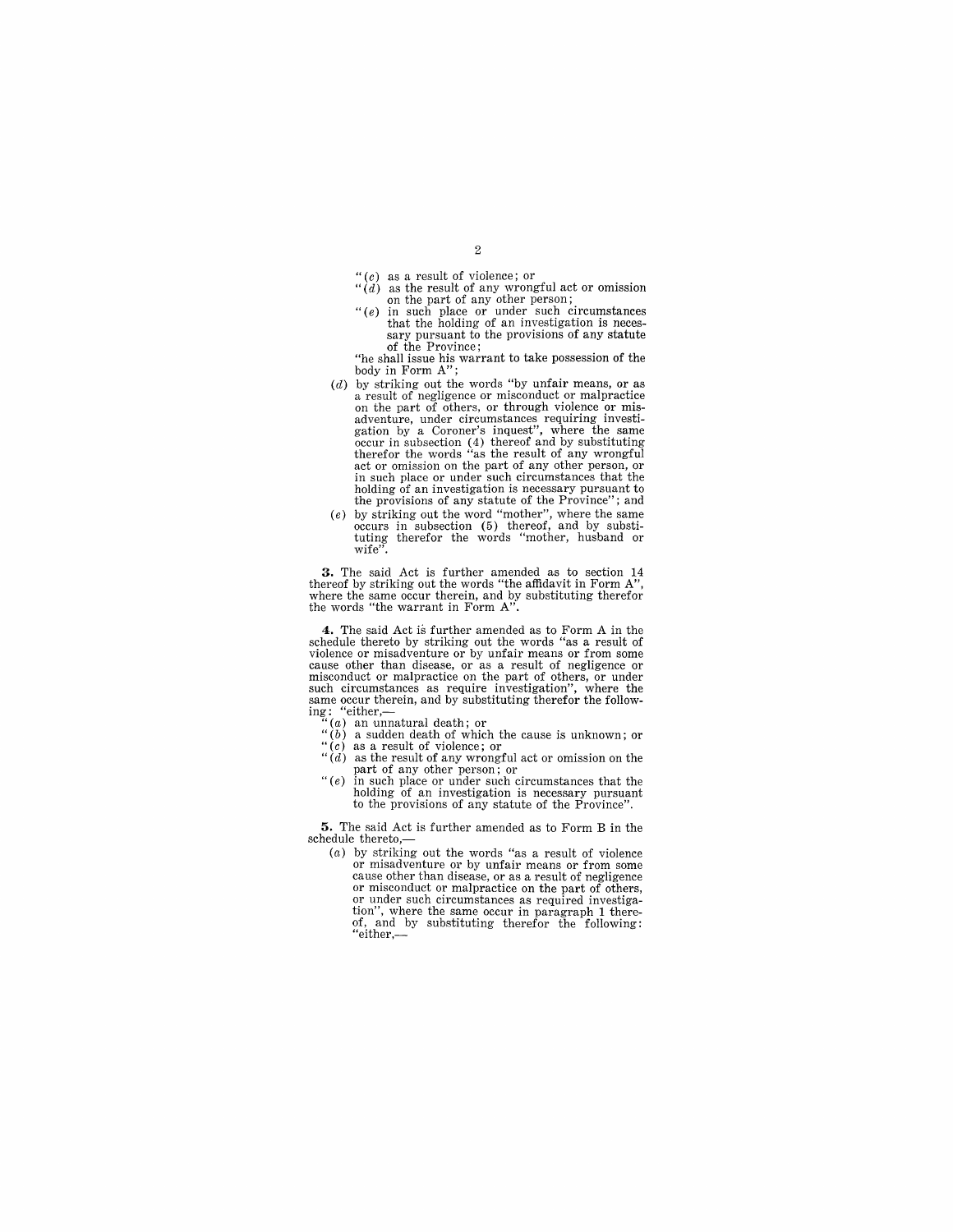- 
- $\binom{u}{b}$  an unnatural death; or  $b$  of which the cause is un-<br>known; or
- 
- $\binom{u}{d}$  as the result of violence; or  $\binom{u}{d}$  as the result of any wrongful act or omission on the part of any other person; or  $\binom{u}{e}$  in such place or under such circumstances
- 
- that the holding of an investigation is necessary pursuant to the provisions of any statute<br>of the Province";<br>(b) by striking out the words "I am satisfied", where<br>the same occur in paragraph 2 thereof, and by<br>substitutin the death was not the result of any wrongful act or omission on the part of any other person and".

**6.** This Act shall come into force on the day upon which it is assented to.

 $\sqrt{3}$